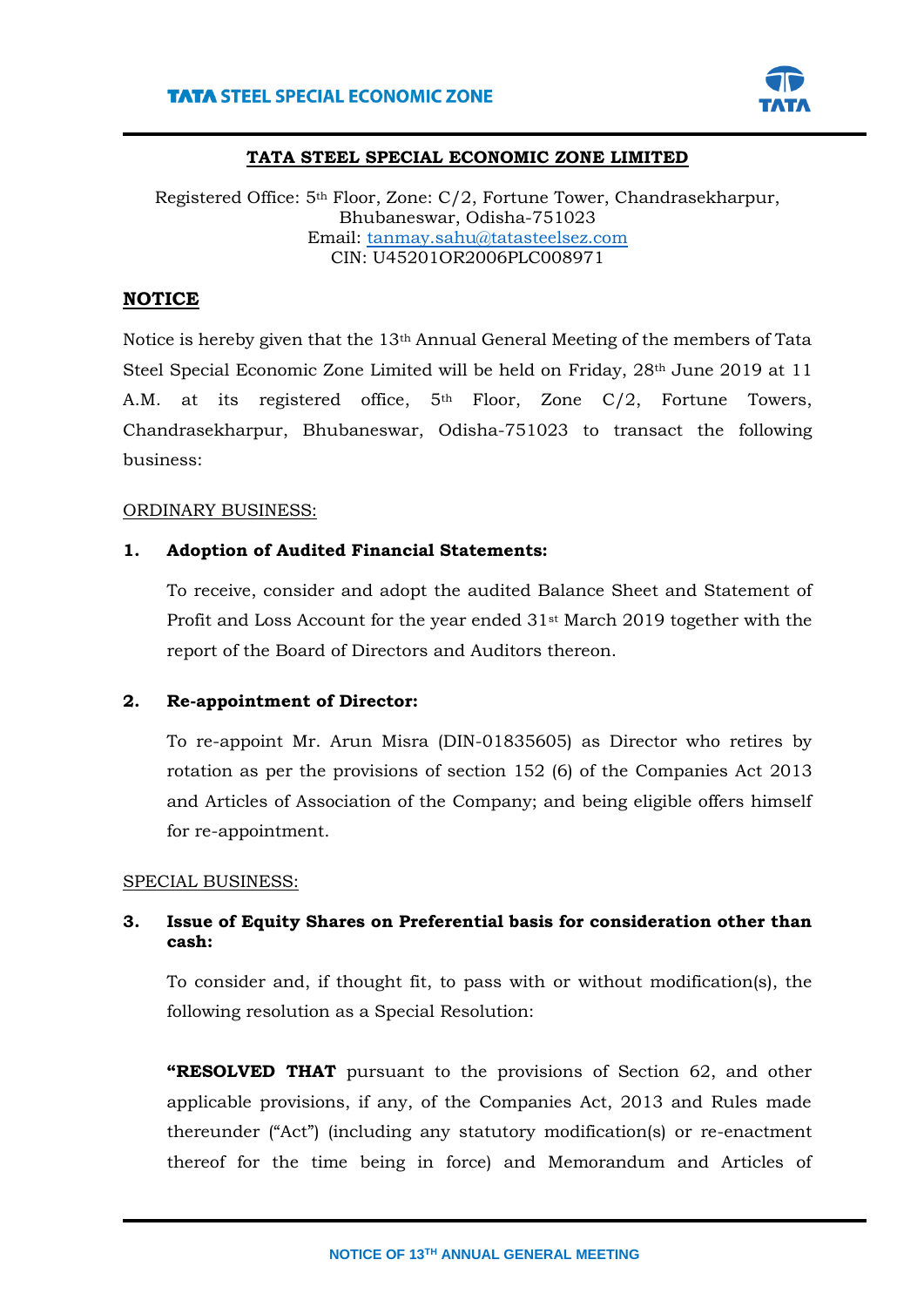

Association of the Company, the consent of the Members of the Company be and is hereby accorded to issue, offer and allot, in one or more tranches up to 2,84,50,000 (Two Crores Eighty- four Lakhs Fifty Thousand) for Rs. 10 each fully paid aggregating to Rs. 284,50,00,000 (Rupees Two hundred Eighty-Four Crores Fifty Lakhs only) on a preferential basis to Tata Steel Limited for consideration other than cash and in such form and manner and upon such terms and conditions as the Board may in its absolute discretion deem appropriate.

**RESOLVED FURTHER THAT** the Board be and is hereby authorized to do all such acts, deeds, matters or things as necessary, to issue and allot Equity Shares to Tata Steel Limited and entering into contracts, arrangements, agreements, in connection therewith and incidental thereto."

> By Order of the Board of Directors For **Tata Steel Special Economic Zone Limited**

Tanmay Kumar Sahu Company Secretary

Date: 5<sup>th</sup> June 2019 Place : Bhubaneswar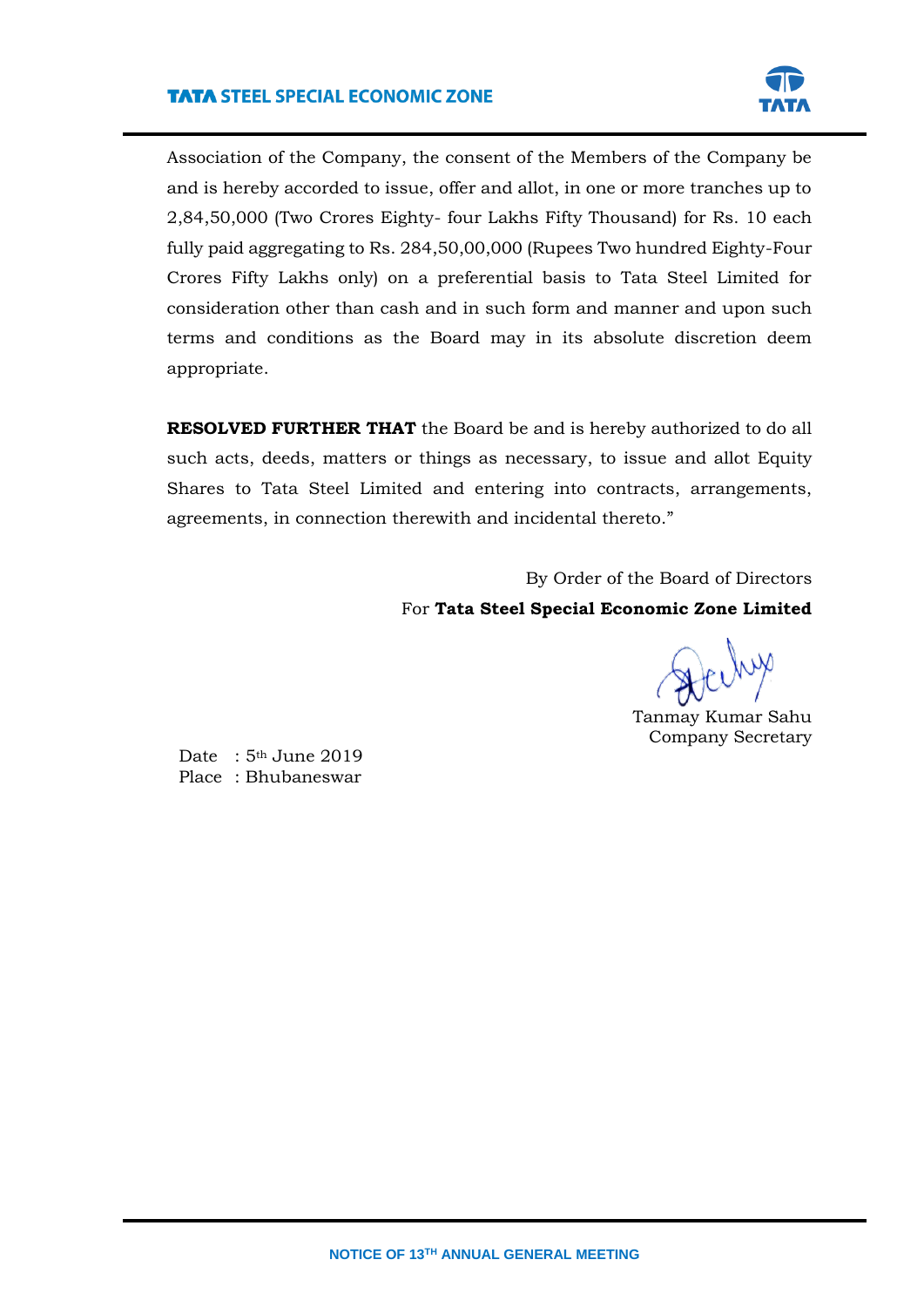

## **NOTES**

- 1. A member is entitled to attend and vote at the Annual General Meeting (the "Meeting") and is entitled to appoint a proxy to attend and vote on a poll instead of himself/herself. The proxy need not be a member of the Company. The instrument appointing the proxy in Form MGT-11 annexed hereto, in order to be effective, should reach the registered office of the Company at least 48 hours before the time of the meeting.
- 2. Pursuant to section 91 of Companies Act 2013, the register of members and the share transfer book of the Company will remain closed from 17th June 2019 till 24th June 2019.
- 3. Statement of facts pursuant to Section 102(1) of the Companies Act, 2013 in respect to the business stated above is annexed hereto.
- 4. All documents referred to in the accompanying Notice and Statement of facts are open for inspection at the Registered Office of the Company on all working days between 11.00 a.m. and 1.00 p.m upto the date of the Annual General Meeting.
- 5. Member(s)/Proxy(ies) should bring duly filled in attendance slip for attending the meeting.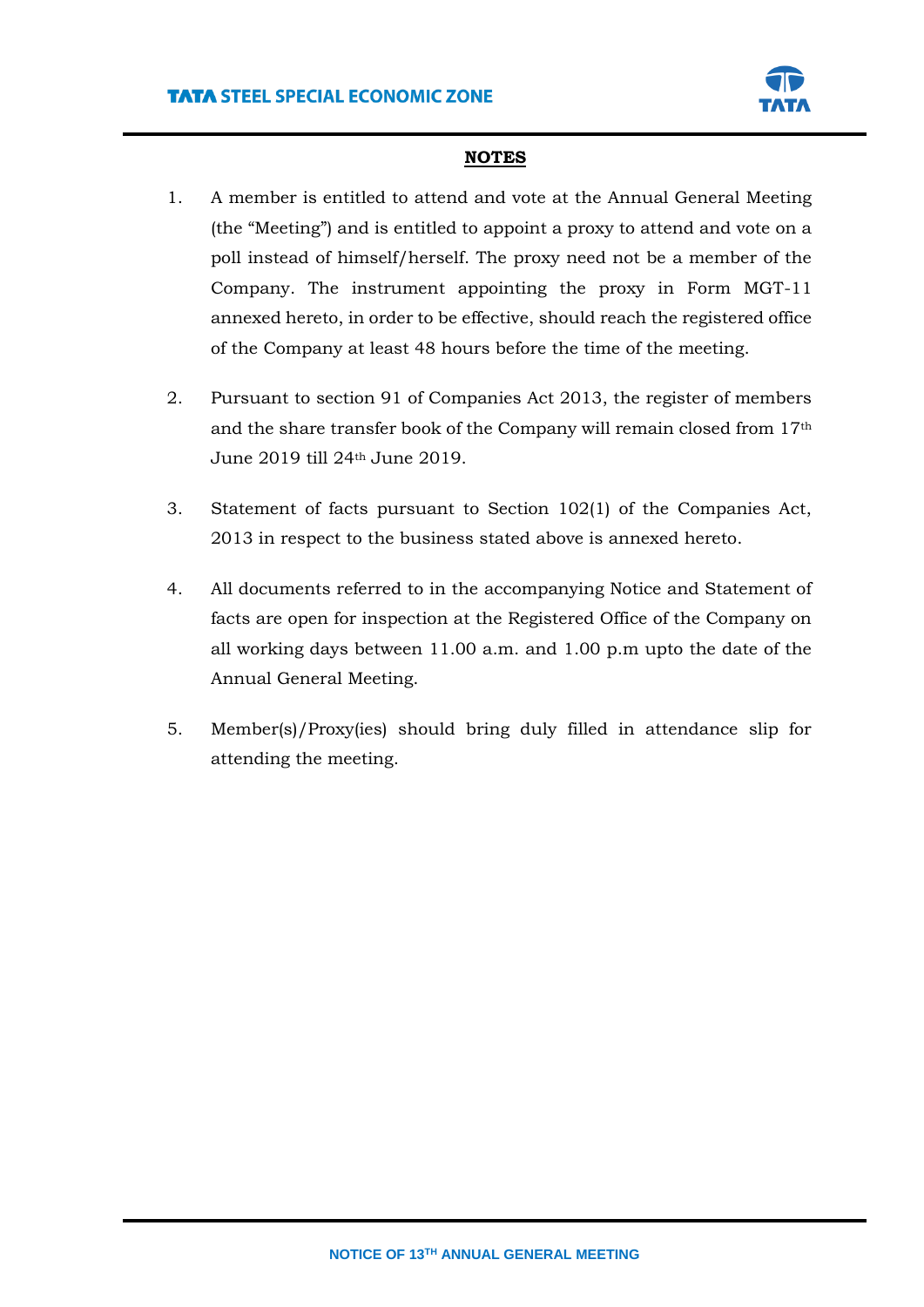

### **STATEMENT OF FACTS**

### [PURSUANT TO SECTION 102(1) OF COMPANIES ACT 2013]

The following statement sets out all material facts relating to Item no. 3 as mentioned in the accompanying notice.

# Item No.3: Issue of Equity Shares on Preferential basis for consideration other than cash:

In order to transfer capital expenditures for an amount upto Rs. 284.50 Crores from books of Tata Steel Limited to the books of the Company, the Board in its meeting held on 15th April 2019 has approved the non-cash transfer of capital expenditure by issue of 28.45 Crores Equity shares of Rs. 10 each on a preferential basis in tranches.

Pursuant to 62(1) (c) of Companies Act 2013 read with Companies (Share Capital and Debenture) Rules, 2014, any issue and allotment of the equity shares on preferential basis needs to be approved by shareholders by way of special resolution in General Meeting. The following are the salient features of the issue:

## **a) Object of the issue:**

The preferential issue is being made to transfer capital expenditures for an amount upto Rs. 284.50 Crores from Tata Steel Limited to Company. The said transfer shall be made in exchange of issue of equity shares.

- **b) Total number of equity shares to be issued:** 28,45,00,000 equity shares
- **c) The price or price band at/within which the allotment is proposed:**  Rs. 10 each per share.
- **d) Basis on which the price has been arrived at along with report of the registered valuer:** Net Present value of total cash flows- Enterprise value.
- **e) Relevant date with reference to which the price has been arrived at:** 30th September 2018
- **f) the class or classes of persons to whom the allotment is proposed to be made:** Promoter-Holding Company Tata Steel Limited.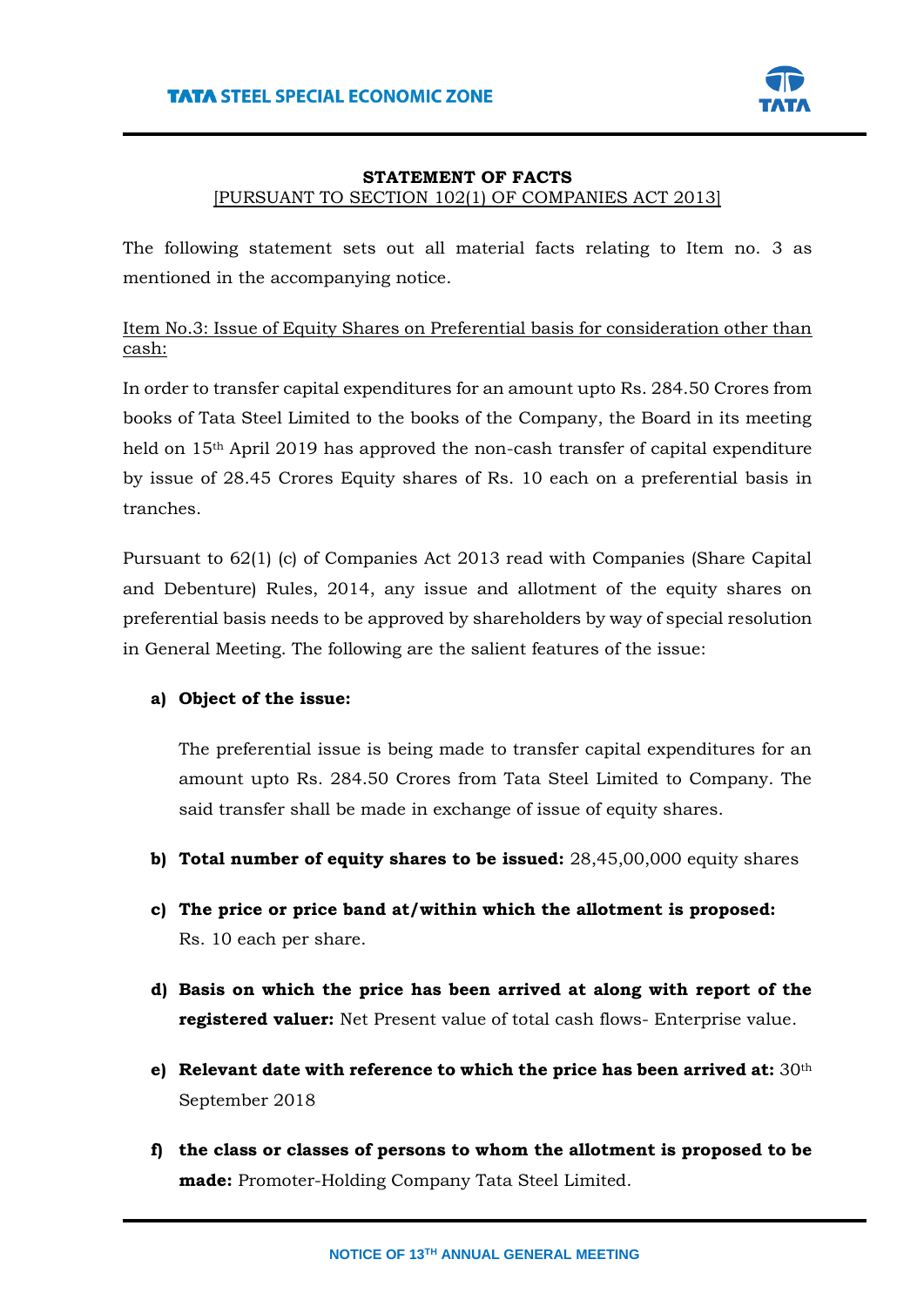

- **g) intention of promoters, directors or key managerial personnel to subscribe to the offer:** Directors/Key Management Personnel do not intend to subscribe the offer except Promoter Tata Steel Limited who intends to subscribe the preferential offer to the extent mentioned in Point (b).
- **h) the proposed time within which the allotment shall be completed:** Within one year from the date of passing the special resolution by the shareholders.
- **i) the names of the proposed allottees and the percentage of post preferential offer capital that may be held by them:** Tata Steel Limited who holds 100% shares of the Company including its nominees. The percentage will remain same post preferential offer capital.
- **j) the change in control, if any, in the company that would occur consequent to the preferential offer:** No change.
- **k) the number of persons to whom allotment on preferential basis have already been made during the year, in terms of number of securities as well as price:** None
- **l) the justification for the allotment proposed to be made for consideration other than cash together with valuation report of the registered valuer:** To transfer the non-cash capital expenditure.
- **m) The Pre-issue and Post-issue shareholding pattern of the Company in the following format:**

| Sr.<br>N <sub>o</sub> | Category                   | Pre-issue             |                            | Post-issue           |                            |
|-----------------------|----------------------------|-----------------------|----------------------------|----------------------|----------------------------|
| A                     | Promoters'<br>holding:     | No. of shares<br>held | $%$ of<br>shareholdin<br>g | No of shares<br>held | $%$ of<br>shareholdi<br>ng |
|                       | Indian:                    |                       |                            |                      |                            |
|                       | Individual                 | 60                    | 0.01                       | 60                   | 0.01                       |
|                       | <b>Bodies</b><br>Corporate | 20, 17, 42, 571       | 99.99                      | 486242571            | 99.99                      |
|                       | Sub-Total                  | 20, 17, 42, 631       | 100                        | 486242571            | 100                        |
| 2                     | Foreign<br>Promoters       |                       |                            |                      |                            |